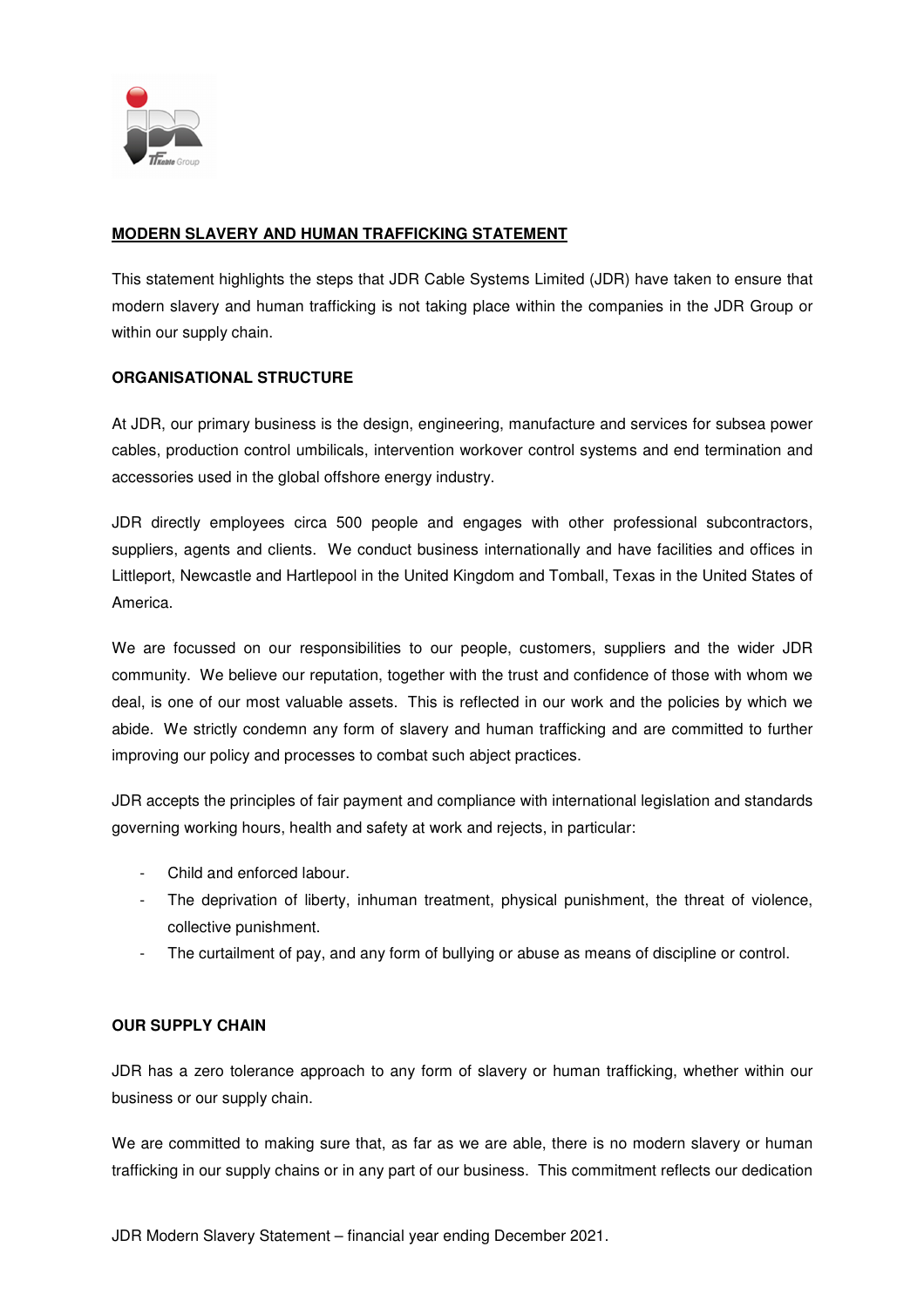

to acting with integrity in all our business relationships and to implementing and enforcing effective systems and controls to ensure that slavery and human trafficking is not taking place in our supply chains.

To ensure a consistent approach to our procurement and the performance of the necessary due diligence we have developed a Responsible Sourcing Code that details what JDR expect from our Supply Chain, and clearly sets out JDR's approach to human rights and modern slavery. We have embedded a modern slavery assessment section as part of our Responsible Sourcing Code process and this is used when appointing new suppliers. JDR routinely assess our existing supply chain for compliance in line with the Modern Slavery Act in order to ensure that our commitment to comply with the requirements of the Modern Slavery Act 2015 is shared and cascaded to our suppliers. We require all of our suppliers and subcontractors, irrespective of size, to adhere to the Responsible Sourcing Code and our policies.

### **OUR POLICIES**

**JDR Ethics Policy –** The JDR Ethics policy applies to all JDR employees, Executive Management Team, Board of Directors, and effectively anyone representing or acting on behalf of JDR. It denounces all forms of human rights abuse and exploitation of any kind. It is available to all our employees on our intranet and is accessible on our public website.

**Responsible Sourcing Code** – This document outlines the minimum ethical and sustainable business practices that we expect from our suppliers and subcontractors. It sets our expectation that they will carry out their business with their own suppliers and subcontractors in accordance with the standards and principles included in the Responsible Sourcing Code and JDR Ethics Policy. Whilst JDR will always seek to procure component and materials at competitive rates, we will not do so at the expense of labour or human rights standards.

**Speak Up Policy** – We do not tolerate misconduct and in light of this we have developed our Speak Up FAQs that outline how to report concerns and how those concerns will be investigated and brought to resolution. This is available to all employees on our intranet and is on our public website. JDR provide access to a confidential 'whistle-blowing' hotline, which can be used by any individual to report any concerns anonymously. In addition, JDR has launched an External Grievance Policy that is positioned on our website and provides a framework for external stakeholders to report any concern it may have in relation to JDR or its subcontractor, suppliers, agents, clients or other related partners.

**Human Rights Policy** – This policy applies both within JDR and to all those that JDR do business with. JDR have engaged with a number of key Clients to ensure that our message is compliant with global requirements and is consistent with that delivered within our wider industry.

JDR Modern Slavery Statement – financial year ending December 2021.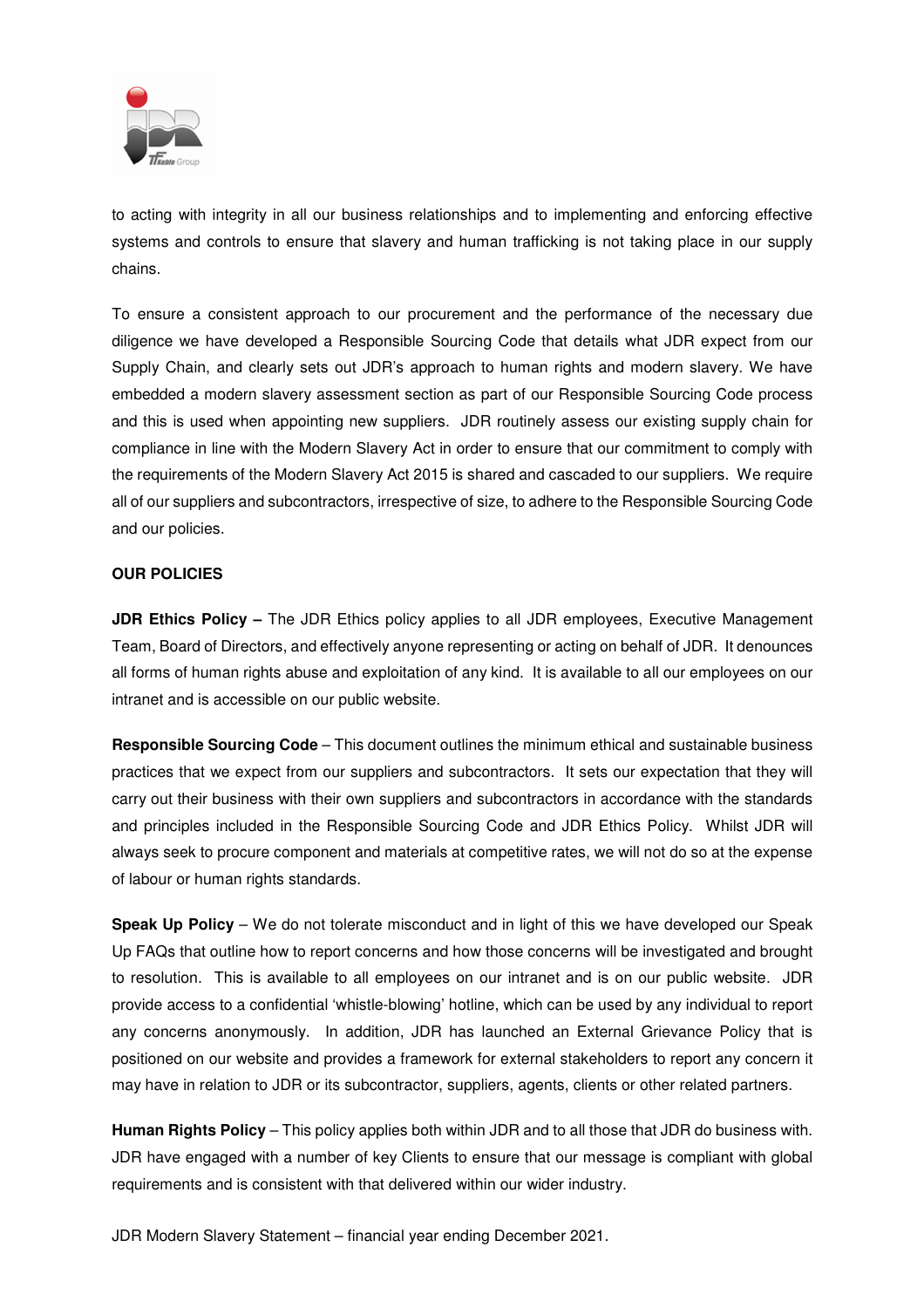

JDR are committed to making every appropriate and reasonable effort to continuously implement and apply the values, principles and rules described in our policies and Code of Conduct. In implementing our policies we aim to make it clear to our employees and supply chain that personal and professional integrity are essential to conducting business in an ethical manner, and that all JDR employees and its supply chain are required to apply the principles of our policies.

# **DUE DILIGENCE PROCESSES FOR SLAVERY AND HUMAN TRAFFICKING**

As part of our initiative to identify and mitigate the risk of slavery and human trafficking in our supply chains, we:

- have embedded a modern slavery assessment section as part of our supplier selection process when appointing new suppliers. Reviewed and amended the agreement we enter into with our supply chains that require suppliers to comply with applicable laws;
- routinely assess our existing supply chain for compliance with the Modern Slavery Act in order to ensure that our commitment to comply with the requirements of the Modern Slavery Act 2015 is shared with our suppliers;
- continue to ensure that our recruitment processes are rigorous, transparent and regularly reviewed. We have robust procedures in place for vetting new employees, confirming their identities and ensure we pay them directly into their personal bank accounts;
- continue to monitor potential risk areas;
- positioned our Whistleblowing policy and Speak Up FAQs to encourage employees and external parties to identify and report any suspicions with regard to malpractice, illegal or unethical practices in the organisation and within our supply chain.

# **TRAINING AND AWARENESS**

JDR consider human rights compliance to be critical to our organisational success. As an international organisation, we understand that the responsibility to address potential human rights concerns lies with a broad base of employees across the company. As such, we ensure that all new employees are provided with copies of our current policies and briefed on their importance. In addition, all new and updated policies are rolled out to all employees for review and consideration, with our employees required to acknowledge receipt and understanding of the policies.

During 2022, we will be working towards rolling out a programme of modern slavery awareness training throughout the organisation, to ensure that all employees are aware of the primary indicators of modern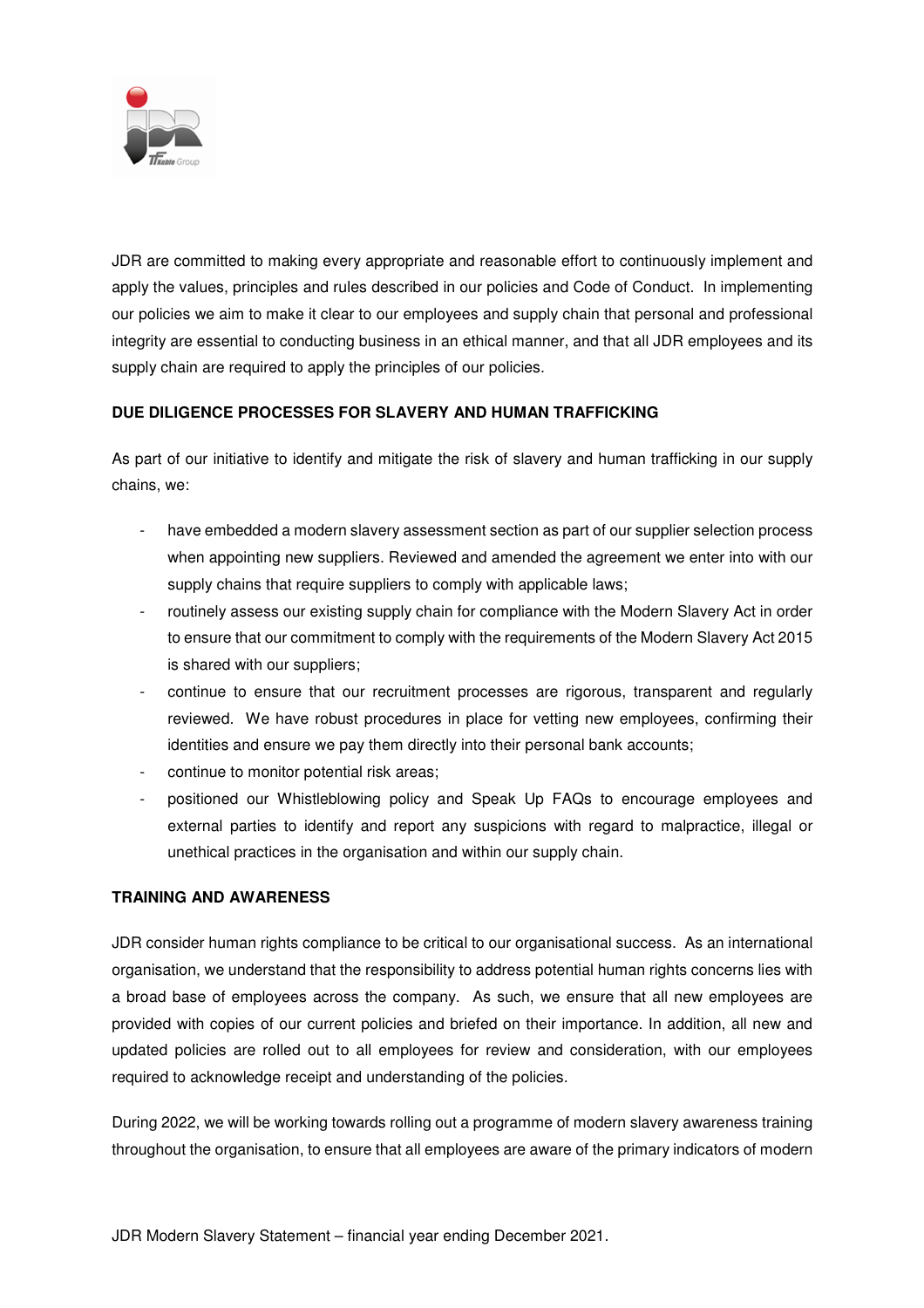

slavery, and will be a platform to reinforce the methods of making any concerns known. We expect to begin delivering this training during the last quarter of 2022.

### **ASSESSING AND MANAGING RISK THROUGHOUT 2021**

In 2021, the effects of COVID-19 pandemic continued to cause disruption worldwide and new and unprecedented challenges, with impacts on the ability to work within factory and office environments, the ability to travel, product availability and lead times across most businesses globally. We recognise that the impacts of COVID-19 have increased the pressure on people who are vulnerable and to those who are potentially exposed to the risk of exploitative practices. JDR acknowledges that we must remain especially vigilant in these times when assessing the impacts and potential impacts of the pandemic and investigate thoroughly, taking action as and where required.

Whilst COVID-19 dominated 2021 and presented limited opportunities to visit and meet in person to develop our Modern Slavery and Human Rights programme we have made progress with the investigations, engaged positively with our supply chain and implemented our Responsible Sourcing Code processes.

We have issued a revised Human Rights policy that reinforces the message in our Code of Ethics that JDR does not tolerate any aspects of human trafficking, human rights violations or modern slavery and will only trade with those businesses that foster the same resolve.

During 2021, we have begun to develop our KPI reporting metrics to enable us to demonstrate the outcomes of all of our assessments. This will enable us to target any high-risk areas of our business, or segments, or sourcing routes within our supply chain. Whilst the continuing effects of COVID-19 have impacted on the speed of this development, we are continuing to make efforts to streamline this process to enable accurate and meaningful reporting. As a consequence of the measures we have taken in 2021, we have not been made aware or discovered any incidents of modern slavery or human rights abuses within our organisation or throughout our supply chain. JDR are not complacent and will continue our vigilance as we progress into 2022.

#### **KEY PERFORMANCE INDICATORS**

Whilst we recognise that it is difficult to quantify outcomes and impacts of tackling modern slavery, over time we will be able to enhance our measurement and assessment and be able to demonstrate the impact of our actions through the implementation of Key Performance Indicators (KPIs).